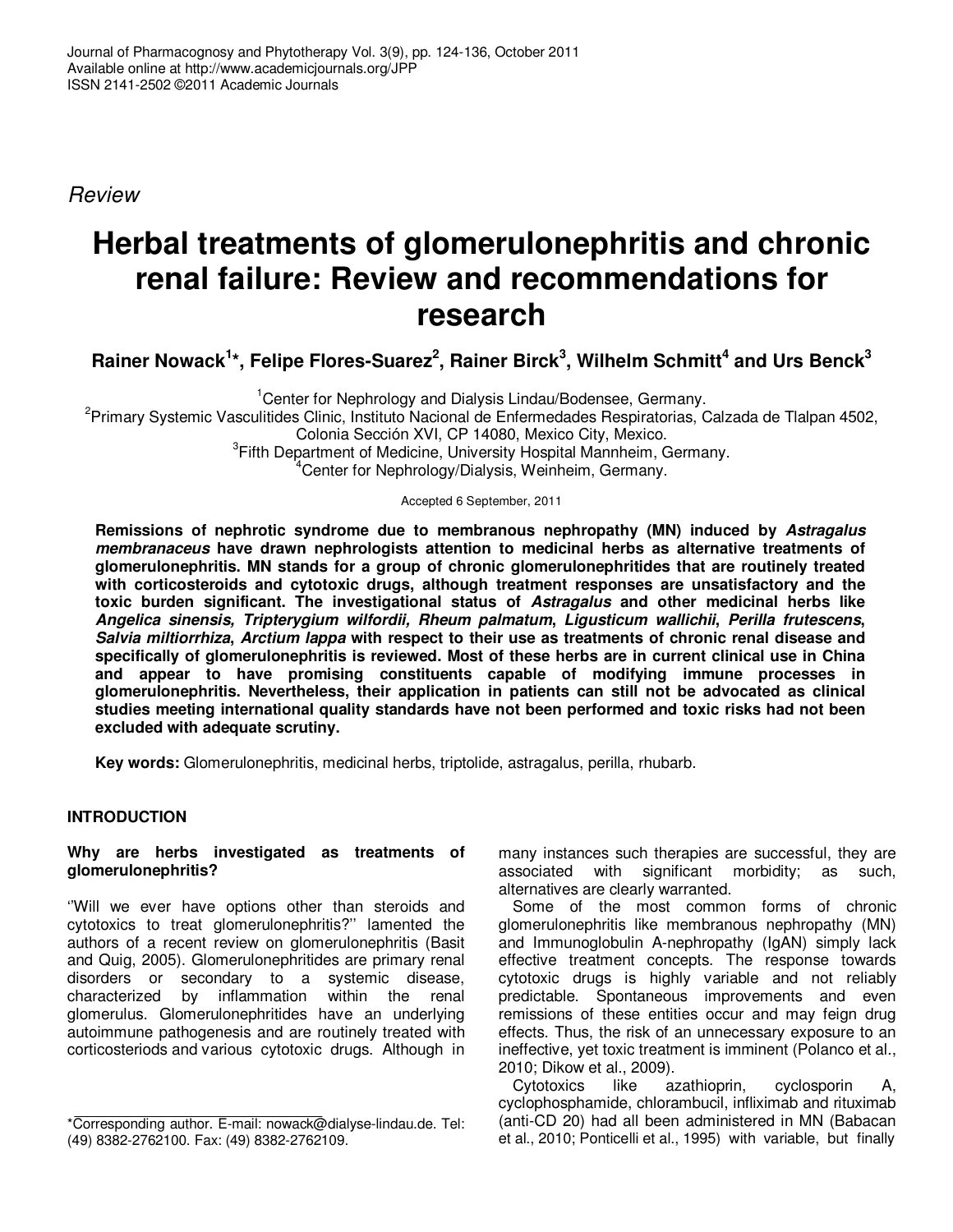disappointing results. A combination of steroids and chlorambucil had been a standard treatment of MN for two decades following the publication of encouraging data in the late 1970s. When a later follow-up disclosed only marginally improved preservation of renal function, nephrologists discarded this regime; however, as the outcome of many patients with MN remains poor, the search for a better treatment of this glomerulonephritis should be intensified.

The situation for the Immunoglobulin A-Nephropathy (IgNA), the most prevalent glomerulonephritis worldwide, is much the same. Immunosuppressive regimes are currently re-investigated in larger clinical trials (Eitner et al., 2008), because short-term studies in smaller cohorts had variable outcomes. Routinely applied regimens are not well tolerated by patients for their rather high corticosteroid doses.

Recently, reported remissions of MN following treatment with a herbal drug prepared from Astragalus membranaceus nourished hopes and curiosity among patients and nephrologists. A generally increased interest into alternative treatments by nephrologists and a change of their traditionally reluctant attitude towards herbal drugs appears to be the consequence (Ahmed et al., 2007).

Patients had an interest into alternative treatments already before, primarily on behalf of superior tolerability. As they are not trained to evaluate scientific evidence and easily misled by case-stories and so called testimonials, their physician's competence is required to guide them. Thus, the present paper intends to provide a balanced view of herbal treatment of chronic glomerulonephritis in current use and investigation for physicians to enable them to counsel patients in this respect.

#### **Astragalus membranaceus**

A. membranaceus (Fisch. ex Link) Bunge Astragalus mongholicus dahuricus (DC.) Podlech Astragalus penduliflorus membranaceus Glehn Astragalus mongolicus Bunge Astragalus membranaceus Bge. var. mongolicus (Bge.) Hsiao Family: Fabaceae Drug: Huangqi (TCM), Radix astragali

#### **Traditional use and constituents**

A. membranaceus is native to temperate Asia. Its active components are flavonoids, polysaccharides, triterpene glycosides (e.g. astragalosides I-VII), saponins and amino acids (Zhang et al., 2001). Astragalus is widely used in China to treat diseases of presumed autoimmune pathogenesis, it has been studied in animal models of

renal disease and administered to patients with various renal diseases.

### **In vitro data and animal models**

Pre-incubation of peripheral blood mononuclear cells obtained from patients with systemic lupus erythematosus (SLE) with Astragalus restored the reduced natural killer cell activity of these cell (Zhao, 1992). Elevated levels of interleukin (IL)-1, IL-6, IL- 8 and tumor necrosis factor (TNF-alpha) in childhood nephrotic syndrome were more efficiently reduced by prednisone in combination with Astragalus than by prednisone alone (measured by mRNA expression and production of these cytokines) (Yu et al., 2001).

Astragalus has been studied in animal models of renal disease for its effect on cytokines and reactive oxygen species, ischemia/reperfusion injury, and mechanisms of renal fibrosis. Quite different renal diseases share the pathogenetic mechanisms that lead to renal fibrosis in their final stage. Astragalus reduced proteinuria in animal models of immune complex nephritis and adriamycininduced nephrotic syndrome (Su et al., 2000). In a rat model of chronic puromycin-induced nephrosis Astragalus in combination with Angelica sinensis retarded the progression of renal fibrosis as much as the ACEinhibitor (ACEI) enalapril and Astragalus reduced the upregulated expression of type III and IV collagen, fibronectin and laminin in renal fibrosis (Wang et al., 2002; Wang et al., 2004). The Astragalus/Angelica combination was superior over enalapril to halt renal fibrosis in rat models of obstructive uropathy and puromycin nephrosis (Wojcikowski et al., 2010; Min et al., 2003; Yu et al., 2000).

Astragaloside IV, extracted from Astragalus increased T and B lymphocyte proliferation and antibody production in vivo and in vitro, but inhibited production of IL-1 and TNF-alpha of mice peritoneal macrophages (Wang et al., 2002b). Astragalus' nephro-protective effects in animal models of diabetic nephropathy have been critically reviewed (Zhang et al., 2009). Although the quality of studies was considered as generally poor, beneficial effects of Astragalus on fasting glucose, albuminuria, pathologic hyperfiltration state, and patho-histological parameters of diabetic nephropathy were unanimously reported from rats with streptozotozin induced diabetes.

Chronic renal ischemia and hypoxia in the renal tubulointerstitium are important mechanisms of progressive renal failure. Astragalus attenuated the infiltration of inflammatory cells and promoted recovery from renal ischemia reperfusion injury in rats (Chen et al., 2000; Jang et al., 2003; Cai et al., 2001). Astragalus combined with Angelica accelerated functional and histological recovery after acute renal ischemia reperfusion injury, possibly by increasing the activity of c-Jun N-terminal kinase32 and inhibiting osteopontin expression (Wang et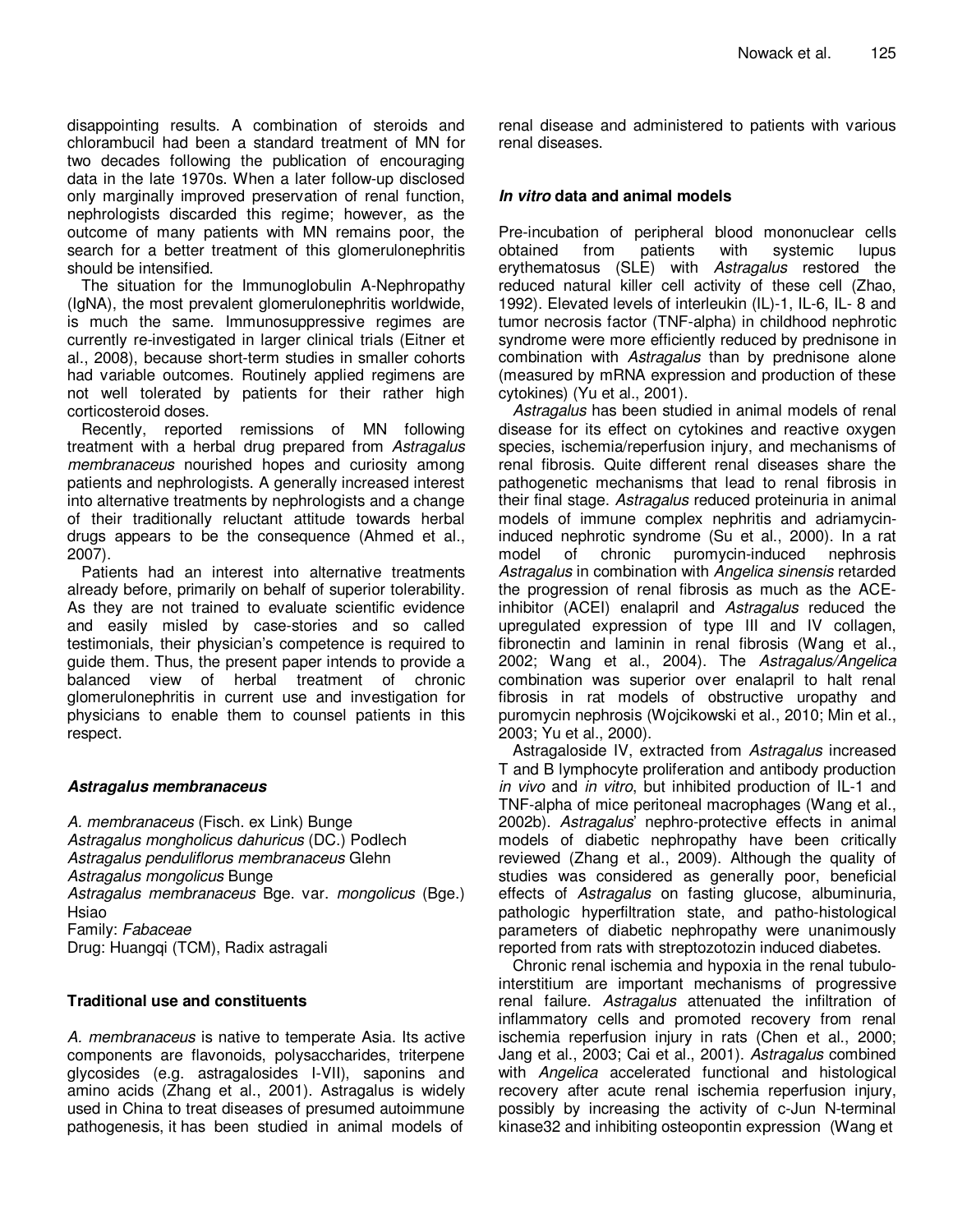al., 2004). In a remnant kidney model in rats (5/6 nephrectomy) the Astragalus/Angelica combination reduced proteinuria more efficiently than enalapril, suppressed extra-cellular matrix deposition and improved microvascular insufficiency (Song et al., 2009).

Decoctions of A. membranaceus together with A. sinensis had anti-fibrotic effects through multiple pathways in different animal models of renal disease, e.g. by interfering with transforming growth factor beta (TGFß) as a key regulator of the fibrogenic process (Border et al., 1990). Compared with controls the combination of Astragalus and either Angelica or the HMGCoA inhibitor pravastatin given for 10 weeks reduced deposition of renal extracellular matrix (ECM), including type III and IV collagen, fibronectin, laminin, as well as the expressions of mRNA and protein of TGF-ß in glomeruli and tubules in rats with puromycin-induced nephrotic syndrome (Ding et al., 1998). Astragalus also retarded the progression of renal fibrosis secondary to unilateral ureteral obstruction. The reno-protective effect of Astragalus had been attributed on the inhibition of myofibroblast activation and reduced TGF-beta1 expression (Zuo et al., 2009).

## **Clinical studies**

Astragalus' effects on proteinuria in nephrotic syndrome had been studied in clinical trials performed in China. Injections of Astragalus (40 g/day for 3 weeks) to patients with different forms of chronic glomerulonephritis  $(n= 30)$ (mesangioproliferative glomerulonephritis (MGN) due to IgA nephropathy (IgAN) (n=21), focal and segmental glomerulosclerosis (FSGS) (n=8), and membranous nephropathy (MN) (n=1)) had reduced proteinuria from 2328  $\pm$  3157 to 1017  $\pm$  765 mg/day (Shi et al., 2002). Further studies with impressive counts of included patients (>100) found reduction of proteinuria in chronic glomerulonephritis by Astragalus alone (Chen, 2001; Bao et al., 2003; Shi et al., 2003) or in combination with A. sinesis or Ligustrazine (Xue et al., 2002). Astragalus also ameliorated the nephrotic syndrome related dyslipidemia in these trials (Wang et al., 2002a).

The successful treatment of nephrotic syndrome secondary to MN in a 77 year-old woman by Astragalus had received lots of attention, probably because it was reported from outside China. The patient had already received ACEI, angiotensin receptor blockers, cyclosporine A and mycophenolate mofetil without response for more than 2 years of unremitting nephrosis, when she promptly responded to an extract of A. membranaceus (15 g/day). The nephrotic syndrome recurred after temporary cessation of Astragalus therapy, with complete remission of nephrosis observed after its reintroduction (Ahmed et al., 2007).

The influence of parenteral Astragalus (32 g i.v. per day for 1 month) on disease progression had been studied in patients with chronic renal failure (serum creatinine 176

to 300 mmol/L; creatinine clearance 30 to 50 ml/min) (n=68) in a randomized study vs. saline. Astragalus improved renal function (s-creatinine decreased from 244 ± 51 to 162 ± 63 mmol/L; creatinin-clearance increased from  $37.8 \pm 6.2$  to  $53.4 \pm 5.3$  ml/min) as compared to the saline treated control group which was unchanged (Zhao et al., 2000). An even higher dose of parenteral Astragalus (40 g/day) had been as effective as the ACEI captopril (75 mg/day) to improve renal function in patients with chronic renal failure (Yang et al., 1997).

## **Toxicity**

Information about potential hazards of Astragalus extracts is scarce. Toxicity data are required before these extracts can be considered as treatment of glomerulonephritis. Astragalus had been safe in therapeutic doses without any distinct toxicity and side effects when given to rats and dogs in short-term experiments. A safe dose range is reported as 5.7 to 39.9 g/kg for rats and 2.85 to 19.95 g/kg for beagle dogs, which exceed the respective doses recommended for humans (0.57 g/kg) (Yu et al., 2007). Astragaloside IV purified from A. membranaceus had been maternally toxic at 1.0 mg/kg in rats and fetotoxic at a dose higher than 0.5 mg/kg, but devoid of teratogenic effects in rats and rabbits. In light of these findings it seems prudent to advise caution to women who might use astragaloside IV during pregnancy (Jiangbo et al., 2009). The LD50 of Astragalus is approximately 40 g/kg when administered by intraperitoneal injection in rats, but there had been no adverse effects reported from rats receiving doses as high as 100 g/kg of the raw herb by gavage (Steven 1998).

## **Critical evaluation**

Astragalus alone or combined with medicinal herbs like Angelica or Ligusticum could be considered as a potential treatment of some forms of active glomerulonephritis. The reported reduction of proteinuria by Astragalus is intriguing but needs to be confirmed in larger scale studies with patients of precise histological renal diagnosis. So far, clinical trials had studied heterogeneous populations of patients, had an open design and rather short observation periods as to draw firm conclusions from the results. For example, the reduction of proteinuria by Astragalus reported by Shi et al. (2002) appears to be irrelevant as the follow-up time did not exceed 3 weeks. Such studies are not powerful enough to find therapeutic principles that modify the longterm fate of renal patients, as considerable quantitative short-term fluctuations of proteinuria and renal function will interfere with results. Proteinuria is nevertheless a valuable end-point of studies as it is not only a marker of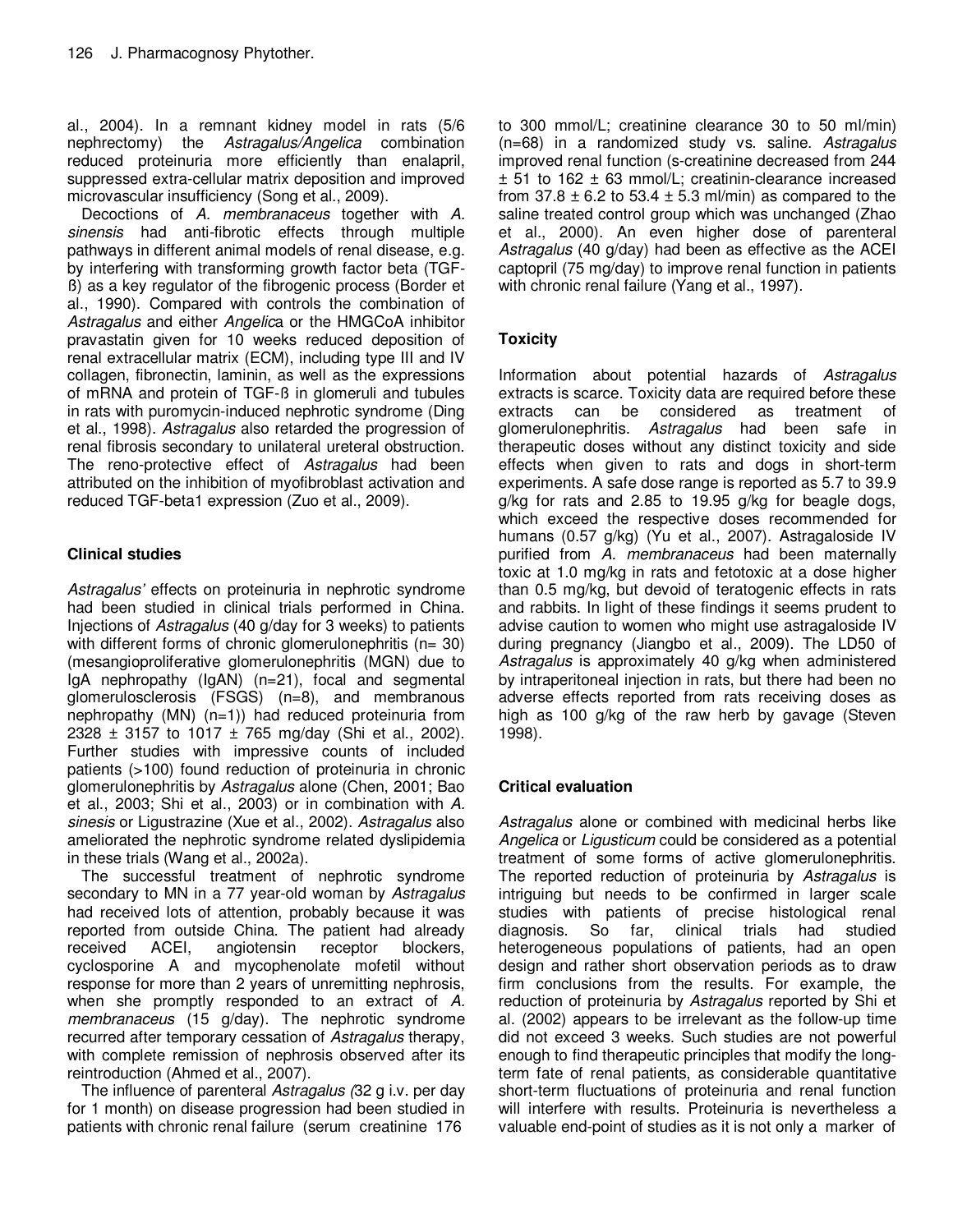renal damage but at the same time itself noxious to the renal tubulo-interstitial tissue.

There is encouraging evidence that Astragalus can modify the course of renal disease at their later stages by affecting fibrogenic mechanisms, e.g. those mediated by TGF-ß. Clinical studies focussing on renal function need long observation times and have to be performed against existing evidence based strategies like ACEI (Zhao et al., 2000).

#### **Angelica sinensis**

A. sinensis (Oliver) Diels Family: Apiaceae Drug: Radix Angelicae Sinensis, Dong quai, Dang gui, Female Ginseng.

#### **Traditional use and constituents**

A. sinensis is indigenous to China. The plant's phytochemicals are coumarins, phytosterols, phytoestrogens, polysaccharides, ferulate, and flavonoids. It is traditionally used to treat gynaecological disorders and hypertension.

#### **Toxicity**

Angelica has anticoagulant effects and may cause bleeding in combination with anticoagulants like warfarin. Cases of male gynaecomastia (due to estrogen-content) have been reported. Dong quai is traditionally viewed at as increasing the risk of miscarriage.

#### **Critical evaluation**

Angelica had been combined with Astragalus for treatment of renal disease. The database for this plant is too small to be evaluated separately.

## **Tripterygium wilfordii**

T. wilfordii Hook F Family: Celastraceae Drug: Lei Gong Teng, Radix T. wilfordii

#### **Traditional use and constituents**

T. wilfordii has been used for centuries in China as an anti-inflammatory agent (Gu et al., 1995), specifically for the treatment of rheumatoid arthritis. Active constituents are diterpenoids like triptolide and tripdiolide, alkaloids,

glycosides, beta-sitosterol and tritoquinones (Gu et al., 1995; Ma et al., 1991; Kupchan et al., 1972). The diterpene triepoxide triptolide is considered the major active component. It has been explored for antiinflammatory and immunosuppressant activities, e.g. in rheumatoid arthritis, but it is currently also investigated as an anti-cancer agent. The use of Tripterygium for the treatment of glomerulonephritis is rather recent in China.

#### **In vitro data and animal models**

Triptolide has been studied in vitro for its diseasemodifying potency in rheumatoid arthritis. Triptolide blocked the lipopolysaccharide (LPS)-induced expression of macrophage genes encoding for pro-inflammatory cytokines and chemokines like TNF-alpha, IL-1beta, and IL-6 in a dose-dependent manner (Matta et al., 2009). Triptolide suppressed the production and gene expression of pro-matrix metalloproteinases 1 and 3 (proMMP) and augmented those of tissue inhibitors of metalloproteinases 1 and 2 (TIMP) in human synovial fibroblasts. The IL-1alpha-induced gene expression and production of TIMPs 1 and 2 were further augmented by triptolide in synovial cells. Triptolide also inhibited the IL-1alpha-induced production of PGE2 by selectively suppressing the gene expression and production of COX-2, but not of COX-1. In addition, triptolide suppressed the LPS-induced production of PGE2 in mouse macrophages. Gene expression of IL-1alpha, IL-1beta, TNFalpha, and IL-6, as well as the production of IL-1beta and IL-6 were inhibited by triptolide in LPS-treated mouse macrophages. Based on these findings, the therapeutic effects of Tripterygium in rheumatoid arthritis had been attributed to chondroprotective effects of triptolide through a suppression of proMMPs 1 and 3 production and the simultaneous up-regulation of TIMPs in IL-1 treated synovial fibroblasts (Lin et al., 2001). Further research from this group showed that triptolide reduced inflammation and cartilage destruction in a mouse model of collagen-induced arthritis and exerts chondroprotective and anti-inflammatory effects in RA (Lin et al., 2007). Triptolide's effect on gene expression of proinflammatory cytokines and cyclooxygenase 2 activity/prostaglandin E2 production have been confirmed by others (Tao et al., 1998). Tripterygium extracts and triptolide inhibited in vitro synthesis of prostaglandin E2 (PGE2) and reduced the expression of the cyclooxygenase isoforms COX-1 and COX-2 in various human cell types.

Research on triptolide as a treatment of renal diseases is rare. One report described successful treatment of anti-GBM disease in rats with a combination of triptolide and emodin (from Rhubarb) without providing details (Dai et al., 2000). The immunosuppressive profile of triptolide has been evaluated for its applicability in organ transplantation. Triptolide improved survival rate and survival time of rats following renal transplantation (Dong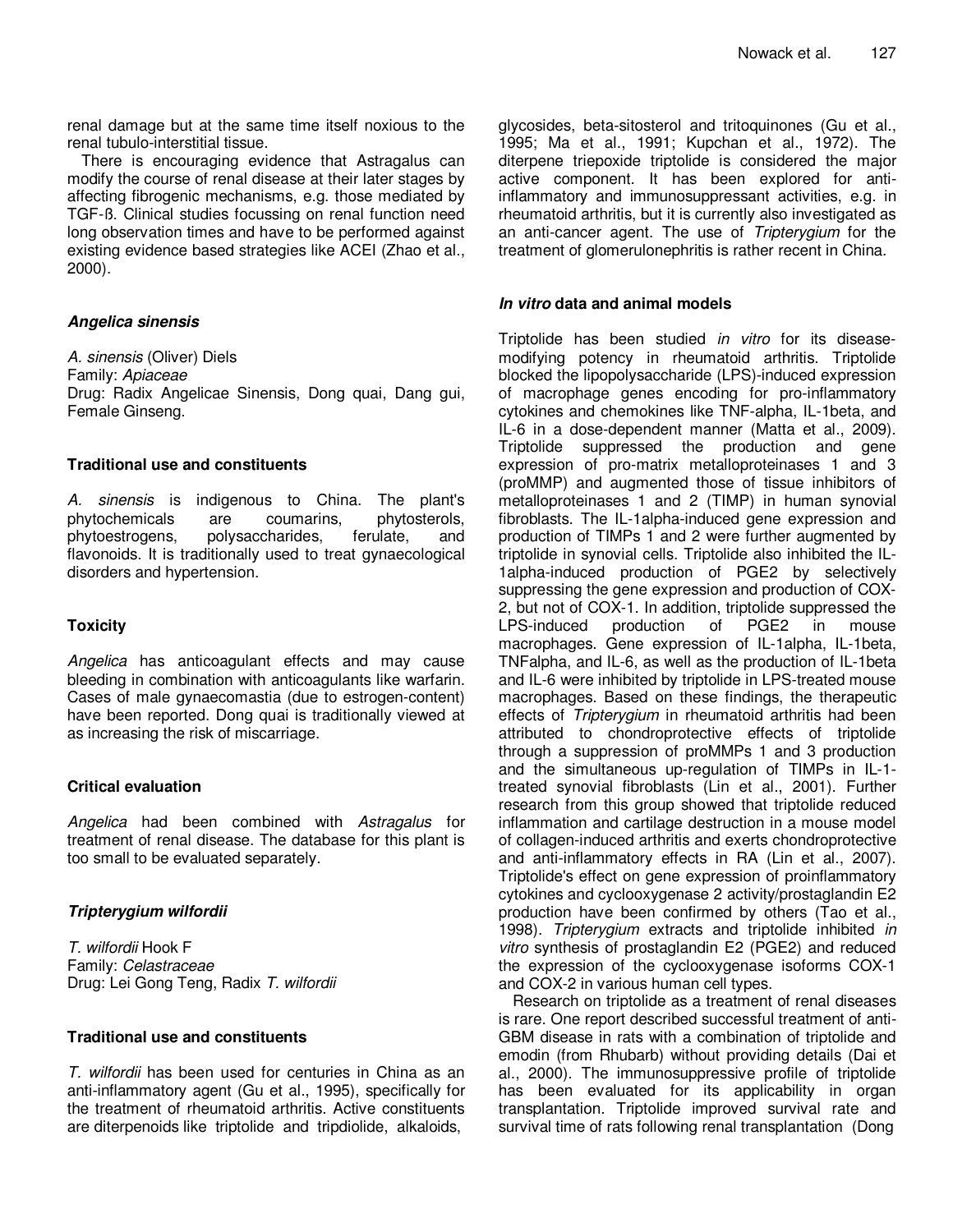et al., 1993) and modified important pathogenetic elements in transplant rejection. It induced apoptosis of activated lymphocytes (Yang et al., 1998), inhibited IL-2 production by T or B lymphocytes and attenuated the proinflammatory factor-induced over-expression of major histocompatibility complex and B-7 molecules in renal tubular epithelial cells and the activity of nuclear factor kappa B (Li et al., 2002). Triptolide strongly inhibited upregulation of C3, CD40 and B-7 in human proximal tubular epithelial cells and was more potent than cyclosporine A and tacrolimus in inhibiting C3 expression (Hong et al., 2002).

Triptolide effectively reduced proteinuria in a model of podocyte injury by puromycin aminonucleosides. The antiproteinuric effect was associated with improvement in histological markers, e.g. of the foot-process effacement, and a decrease in podocyte injury marker desmin as well as with restoration of nephrin and podocin expression. Triptolide pre-treatment prevented the puromycin-induced disruption of the actin cytoskeleton and microfilamentassociated synaptopodin while protecting nephrin and podocin expression in cultured mouse podocytes. Triptolide suppressed reactive oxygen species generation and p38 mitogen-activated protein kinase activation while restoring RhoA signaling activity (Zheng et al., 2008). Triptolide and tripdiolide ameliorated nephritis in a mouse model of lupus nephritis (NZB  $\times$  NZW) F1 mice, reduced cytokine and chemokine production, and prolonged survival (Tao et al., 2008). Triptolide has also been investigated for its effects on adult polycystic kidney disease (ADPKD). ADPKD is an inherited kidney disease devoid of inflammatory or autoimmune pathogenesis that leads to end-stage renal failure. Misled kidney organogenesis causes renal cyst formation and loss of functional renal parenchyma, a process linked to an inherited defect of a calcium  $(Ca^{2+})$  channel polycystin-2 (PC2) molecule. Loss or mutation of either PC2 or its regulatory protein polycystin-1 (PC1) results in ADPKD. Triptolide induced  $Ca^{2+}$  release by a PC2-dependent mechanism and furthermore, in a murine model of ADPKD, triptolide arrested cellular proliferation and attenuated overall cyst formation by restoring  $Ca^{2+}$ signaling in these cells. This induction of PC2-dependent calcium release by triptolide is considered a promising therapeutic strategy for ADPKD (Leuenroth et al., 2007).

## **Clinical studies**

Triptolide, when administered at 2 mg/kg/day for 4 weeks had induced complete remission of nephrotic syndrome in 15/18 patients with nephrotic syndrome (8 IgAN, 4 MN, 6 minimal change glomerulonephritis (MGN)) and had reduced proteinuria from 2.34  $\pm$  1.14 to 0.5  $\pm$  0.59 g/day (Hu et al., 1997). Comparable reductions of proteinuria by triptolide were found in further smaller studies involving patients with mesangial proliferative glomerulonephritis

(IgNA?, possibly) (Rong et al., 1998), lupus nephritis (histologically not specified) (Qin et al., 1981) and IgAN (Wang et al.,1991). Prevention of renal allograft rejection was investigated by adding triptolide to a standard triple immunosuppression in a prospective clinical trial of 79 renal transplant recipients (Ji et al., 1998). After a followup of 12 months the frequency of acute allograft rejection had been lower in patients treated with prednisone, cyclosporine (CsA), azathioprine (AZA) and triptolide (1 or 2 mg/kg/day) than in patients treated with the standard medication alone.<br>Despite the good

experimental evidence for chondroprotection by triptolide in animal models (Lin et al., 2007) the clinical evidence for  $T$ . wilfordii extract for effects in human RA still low. Only a limited number of randomized controlled trials (RCT), all of them of small sample size and with methodological problems had been performed. A recent RCT from Canada employing a topical extract (Cibere et al., 2003) had a follow-up of only 6 weeks, but a highly significant response was reported. Expanded larger trials need to be performed to confirm this finding.

## **Toxicity of tripterygium extracts and their isolated constituents**

The narrow therapeutic range of the TCM-drug Lei Gong teng had been known already to the ancient. Adverse symptoms related to the drug are dizziness, palpitation, weakness, nausea, vomiting, stomach pain, diarrheoa, intestinal bleeding, respiration, liver failure and even death. It has been recommended that the daily dose should not exceed 12 to 15 g. Classic texts instructed users to peel and discard the root bark of the herb before decoction, and cook it for at least 60 min before the addition of other herbs. Lei gong teng has been regarded as contraindicated in pregnancy and cautious use was advised for geriatric and paediatric patients.

Modern research confirmed triptolide to be highly celltoxic (Mak et al., 2009) and hepatotoxic and to have a narrow therapeutic window. It is investigated as anticancer agent and had been discussed as a male contraceptive for its documented effects on male reproductive fertility (Lue et al., 1998).

In renal patients (79 patients with histologically confirmed chronic kidney disease and normal renal function) treated with Tripterygium extracts temporal mild elevation of SGPT (25.3%), SGOT (6.3%), gastrointestinal symptoms (7.6%) and abnormal menstruation in female patients (8%) occurred after a median follow-up of 19.3 months (Rong et al., 1998).

## **Critical evaluation**

Triptolide is potentially qualified as an immunosuppressant in autoimmune diseases and in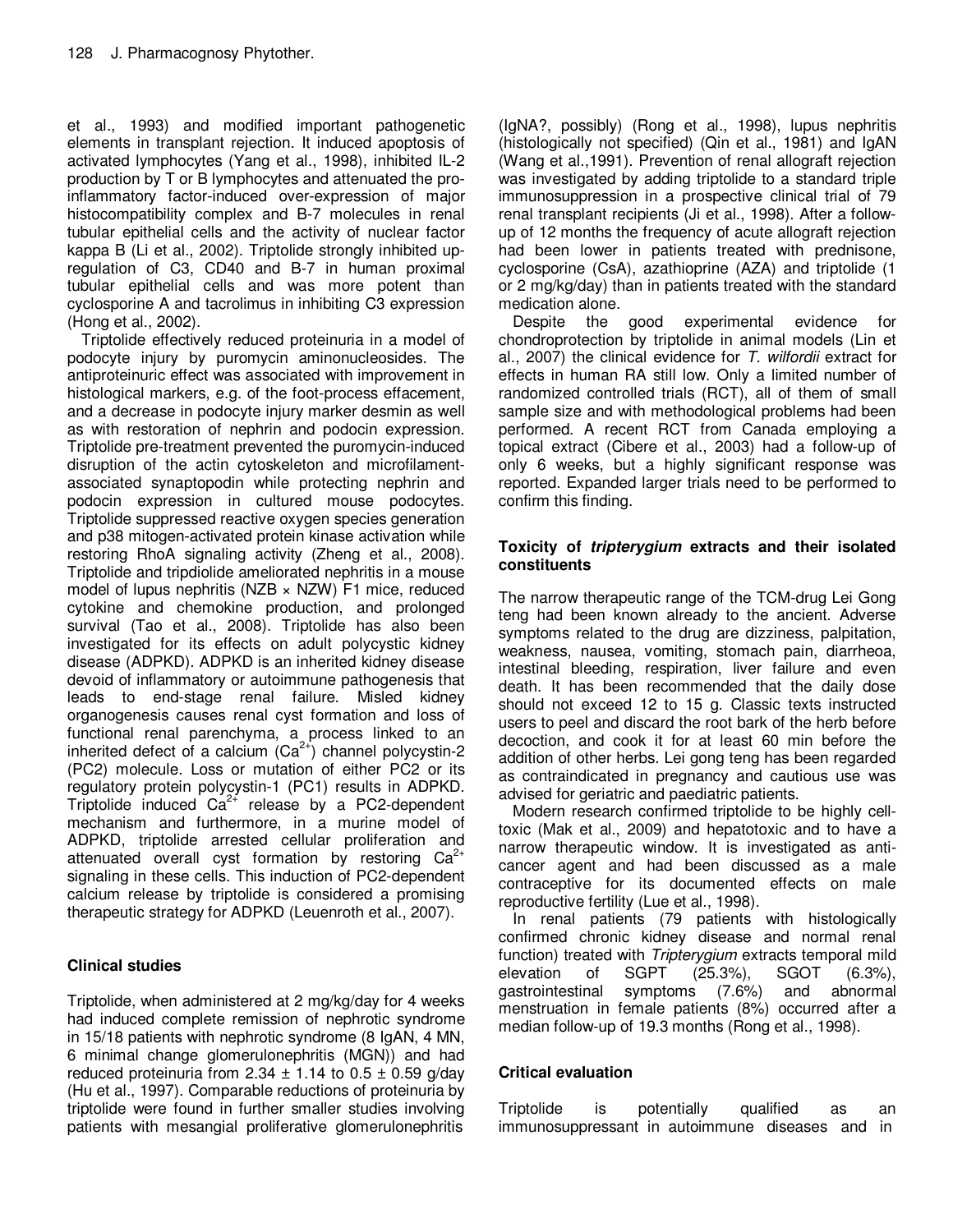transplantation. The experimental data are impressive for RA, however, triptolide cannot be approved for use in humans since meaningful clinical studies have not been performed. Clinical data on triptolide in renal diseases are encouraging as impressive reductions of proteinuria have been reported. However, follow-up times of these studies have been still too short, and many studies lack methodological precision, e.g. when triptolide is administered for treatment of lupus nephritis irrespective of the precise histological diagnosis which should guide the intensity and choice of immunosuppression. Triptolide appears to have a narrow therapeutic range and a thorough safety assessment is necessary before its application in relative benign diseases like chronic glomerulonephritis can be approved.

## **Rhubarb**

Rheum palmatum L. and Rheum officinale Baillon Related species: R. tanguticum (Maximowicz ex Regel) Maximowicz ex Balfour.; Rheum rhaponticum L. (substitute for medicinal rhubarb, rarely used). Family: Polygonaceae

Drug: Rhei rhizoma (dried root), Onpi-to, Dahuang

#### **Traditional use and constituents**

Indiginous to north-west China and Tibet, but cultivated in other parts of China, Korea, India and Pakistan. Both species  $(R.$  palmatum,  $R.$  officinale – their hybrids and mixtures of the drugs) are used for medicinal purposes. Rhubarb´s main traditional use in TCM is as a laxative. Anthraquinone-glycosides are the lead compounds of the roots. The best investigated anthraquinones are emodin (3- methyl-1,6,8-carboxyl-anthraquinone) and rhein (4,5 dihydroxyanthraquinone-2-carboxylic acid) (Li, 1996a). The tannin content of rhubarb has also been linked to effects in renal diseases.

#### **In vitro data and animal studies**

Rhubarbs influence on renal fibrosis has been studied in 5/6 nephrectomised rats, an animal model mimicking progressive renal failure. After 16 weeks of treatment 75% of Rhubarb-treated rats had survived, 71% of an enalapril treated group and 61 of the untreated group. Both Rhubarb and enalapril-treated animals had better renal function and less proteinuria than the control (Yang et al., 1994; Zhang and El Nahas, 1996). In a similar model of renal failure in rats orally administered rhubarb extract reduced proteinuria and the severity of glomerular scarring (glomerulosclerosis) in remnant kidneys (Zhang and El Nahas, 1996). Rhubarb-tannins had been reported to reduce uremic toxins in blood and improve glomerular filtration rate in animal-models of subtotal nephrectomy and diabetic nephropathy (Yokozawa and Fujiko, 1991; Yokozawa et al., 1997).

Rhein antagonised the effect of TGF-ß1 in mesangial cells (Guo et al., 2001) and attenuated hypertrophy of renal tubular epithelial cells and accumulation of extracellular matrix (ECM) induced by TGF-ß1 (Guo et al., 2001; Zhu et al., 2003). Rhein had been protective on endothelial function by inhibiting overexpression of plasminogen activator inhibitor-1, related to the activity of mitogen-activated protein kinase (Zhu et al., 2003). Further in vitro studies suggest that emodin decreased the gluconeogenesis of tubular cells and the adenosine triphosphate content of epithelial mitochondria, and suppressed cytokine production in macrophages and human mesangial cells, as well as tubular and mesangial cell proliferation (Li, 1996b). The effects appeared to be mediated through suppressed gene expression of c-myc and retardation of cell cycles (Liu et al., 1996). These experimental studies suggest a renoprotective effect of emodin mediated by inhibition of TGF-ß activity and cellular metabolism of renal tubular and mesangial cells.

Rhein retarded the progression of diabetic nephropathy as much as the ACEI benazepril in the db/db mouse model of type 2 diabetes (Jia et al., 2007). Rhein´s protective effect on renal cells in diabetic nephropathy had been linked to an ameliorated hyperlipidaemia and suppression of TGF-beta1 production (Guo et al., 2001; Zhang et al., 1999). In rat mesangial cells rhein prevented key-features of mesangial expansion in DN like cellular hypertrophy, fibronectin synthesis, increased expression of extracellular matrix (ECM) components in response to high ambient glucose.

## **Clinical studies**

Rhubarb-extracts have been administered to no less than 151 patients with chronic renal failure to retard disease progression. Patients with an initial s-creatinine of 328  $\pm$ 92 mmol/L had been randomised to receive Rhubarb alone or the ACEI captopril or the combination of both. End stage renal failure occurred in 54.3% of ACEI treated patients, 25.9% of Rhubarb-treated, and 13.1% of patients receiving the combined regime after a follow-up of 32.5 months (range, 15 to 62). Progression rate of renal failure calculated as 1/S-Creatinine versus time had been reduced in both the Rhubarb- and the Rhubarb plus captopril group. Thus, rhubarb had been more potent than the synthetic ACEI captopril to slow progression of renal failure in this trial, and the best protection of renal function had been provided by the combination of both treatments (Li, 1996; Yu et al., 1995). A similar clinical protocol had been applied in a study with less than 10 patients per group. These patients had been randomised to three groups, one treated with Rheum-extract, one with captopril and the third with the combination of both(Zhang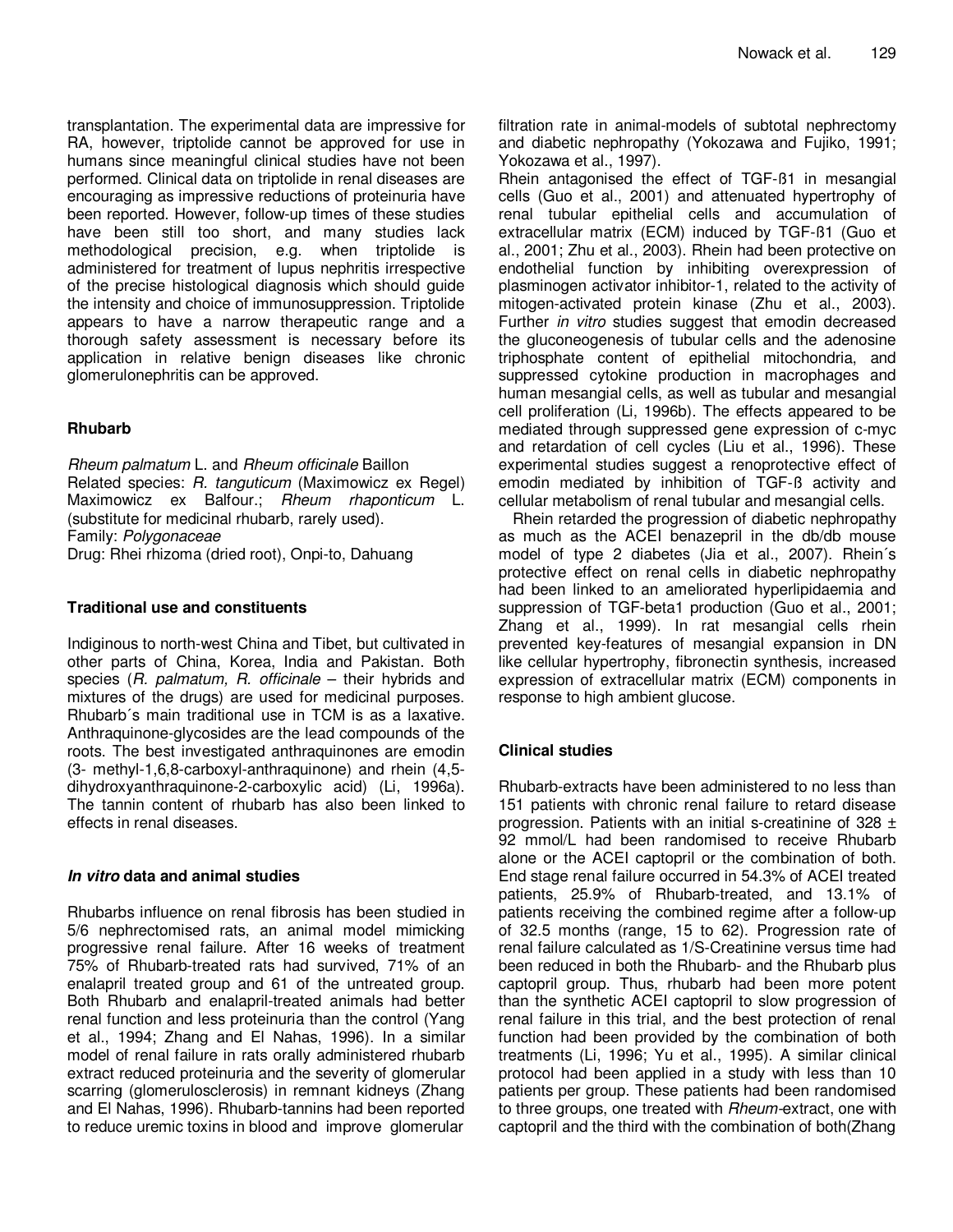et al., 1990), showing benefits with retarded progression of CRF for both Rheum-treated groups.

## **Toxicity**

An ingested overdose of Rhubarb may induce diarrhoea. The LD 50 of R. rhaponticum is more than 5 g/kg when administered by intravenous injection, and more than 10 g/kg when ingested (Steven, 1998). This information cannot be directly transferred to the closely related, but still different medicinal rhubarb. R. rhaponticum is not the drug in use.

## **Critical evaluation**

Experimental research, particularly on diabetic nephropathy qualifies rhubarb and their isolated constituents as promising principles in retardation of chronic renal diseases. Rhubarb is not known to have immunosuppressive activity and is therefore probably not suitable for treatment of active glomerulonephritis. Its pharmacological profile in renal disease appears to come close to that of ACEI. As the latter are well established drugs for treatment of chronic renal failure, any study with rhubarb needs to be performed with ACEI or ARB in a parallel treatment group. One of the most impressive clinical studies lacks the information on the standardisation of the extract (Yu et al., 1995). Standardized extracts are required for all studies with rhubarb to allow reproduction of results in future applications.

## **Ligusticum wallichii**

L. wallichii Franch. Ligusticum chuanxiong Family: Apiaceae Drug: Radix Ligustici; Chuanxiong

## **Traditional use and constituents**

L. wallichii is used in TCM for treatment of ischemia, thrombosis and haematological disorders. It is also prescribed for headaches, abdominal pain, arthralgias, and menstrual disorders. Ligusticum's active ingredients include alkaloids, tetramethylpyrazine, ferulic acid (a phenolic compound), chrysophanol, sedanoic acid, and 1 to 2% of essential oils such as ligustilide and butylphthalide (Steven, 1998: Sun et al., 2002). Tetramethylpyrazine is also termed Ligustrazine. In Japan the source of the drug had been reported as Cnidium officinale. According to recent taxonomic literature this plant is conspecific with L. wallichii.

#### **In vitro and animal research**

Pre-treatment with oral tetramethylpyrazine (TMP) prevented renal failure induced by acute administration of absolute ethanol (10 ml/kg) in mice, which was attributed mainly on the constituent´s superoxide scavenging effect. Although interesting, the model is highly artificial and not representative for the majority of renal disease in humans (Liu et al., 2002a). Studies in 5/6 nephrectomised rats (Liu et al., 2002c) demonstrated sodium ferulate to reduce 24 h urinary protein excretion and ameliorate creatinine-clearance and renal histopathological changes. Reduction of proteinuria by sodium ferulate was also found in a rat model of adriamycin-induced nephritic syndrome (Liu et al., 2002b).

Sodium ferulate improved abnormal endothelial gene expression of nitric oxide synthase induced by TNF-ß (Wang et al., 2003) and inhibited expression of e-selectin and p-selectin in activated human umbilical vein endothelial cells (Zhao et al., 2003). Reduced production of renal TGF-ß1 and Smad7 was observed in 5/6 nephrectomised rats treated with sodium ferulate. In addition, in vivo studies demonstrated that ferulic acid has endothelin antagonistic activity (Wang et al., 1999). Reduction of proteinuria and improvement of renal function by Ligusticum had been linked to corrections of blood endothelial system disorders (Wang et al., 1999; Li et al., 2001). Preliminary data on its molecular mechanism suggested that sodium ferulate exerts its renoprotective effect by reducing renal TGF-ß production and inhibiting adhesion molecules expression (Zhao et al., 2003), and by endothelin-antagonistic activity (Wang et al., 1999).

## **Clinical studies**

Ligustrazine had been administered to slow or halt progression of renal failure in Chinese patients (n=45) with biopsy proven renal mesangial cell proliferation (histological feature of IgNA). Patients had been randomized to receive steroids, cyclophosphamide, losartan and dipyridamole or ligustrazine in addition to this regime (80 mg twice a day i.v.) for three weeks. Patients receiving ligustrazine were reported as having higher urine volumes, serum albumin and creatinineclearances as well as improved proteinuria and hematuria (Tang, 2003). In infants, ligustrazine had been administered for prevention of gentamycin renal toxicity (Yang and Ren, 1994). Ferulic acid, the supposed major active component of tang-kuei and one of the active components of chuanxiong, had beneficial effects in patients with diabetic nephropathy (Zheng et al., 2001).

The clinical effectiveness of Ligusticum on chronic renal failure had been evaluated in some smaller clinical trials. In 82 patients with chronic renal failure (Ren et al., 2001) Ligusticum and its active component sodium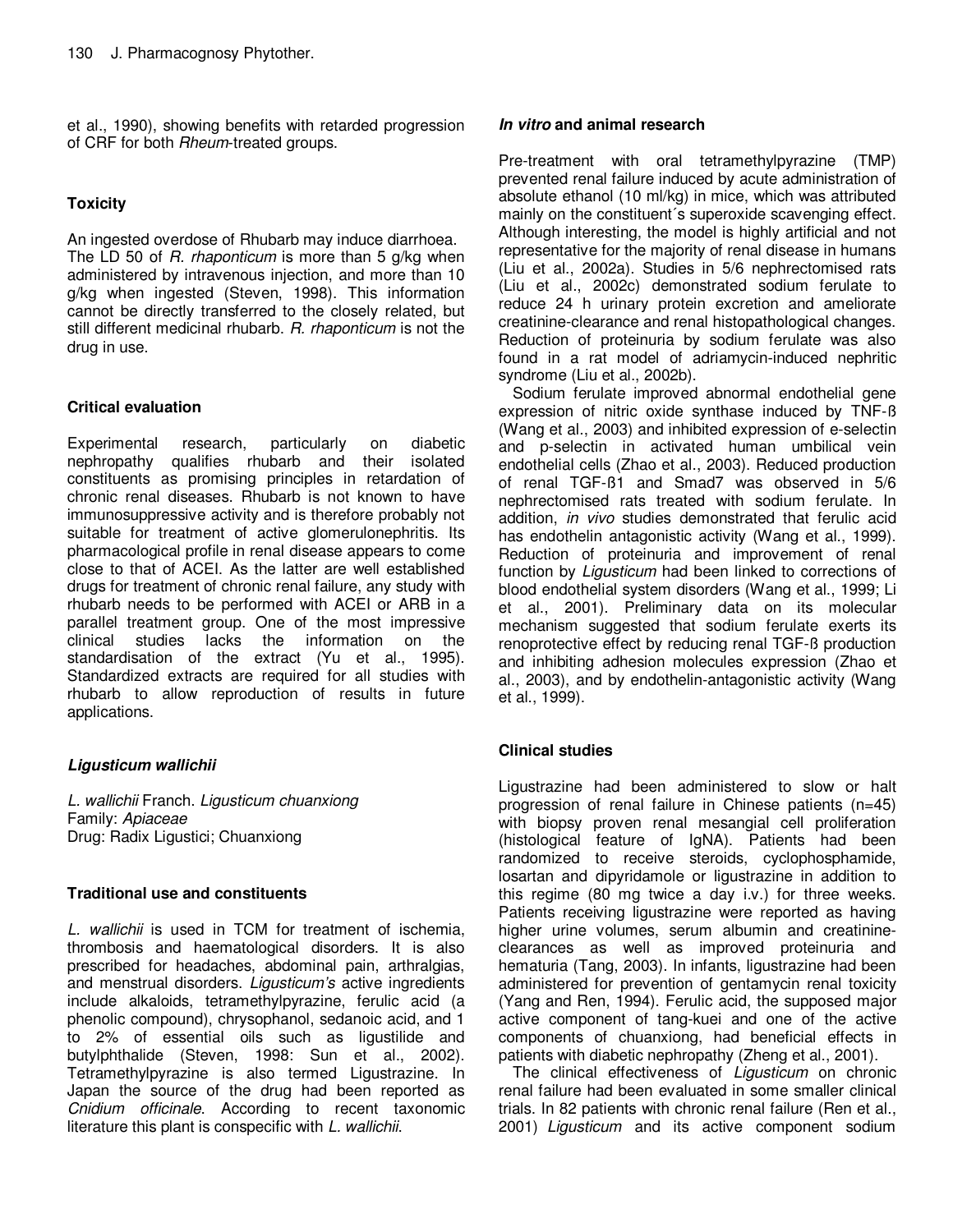ferulate improved patient's clinical condition and lowered blood levels of creatinine and urea nitrogen. Sodium ferulate added to an ACEI had been studied in further 67 patients with chronic renal failure versus the ACEI alone (Zhou and Yuan, 2003). During a follow-up time of 30 days, reductions of creatinine and blood urea nitrogen were observed only in the patients receiving the sodium ferulate regime.

Sodium ferulate has been administered as an add-on to prednisone in 120 patients with primary childhood NS. After a follow-up of 20 days, patients treated with sodium ferulate plus prednisone had lower levels of 24 h urinary protein excretion than those treated with prednisone alone (0.4 mg/kg/day) (Liu et al., 2001). Similar results had been obtained in adults with nephrotic syndrome (Liu et al., 2000).

### **Toxicity**

Ligusticum is prescribed in traditional Chinese decoctions at doses of up to 9 g administered over several days (Steven, 1998). Overdose symptoms may include vomiting and dizziness.

### **Critical evaluation**

Ligustrazine is apparently widely used to treat renal diseases, even in children. It is mandatory to obtain solid data about its efficacy and safety, published in peerreviewed international journals. The pharmacological profile, as far as it has been characterized, differs from that of the other plants presented here by its endothelinantagonistic activity.

## **Perilla frutescens**

P. frutescens (L.) Britton Family: Labiatae Drug: Shiso, Sairei-To (TJ-114), Saiboku-to

#### **Traditional use and active constituents**

P. frutescens is a spice used in Korean and Japanese cuisine and a TCM-drug (Shiso). Decoctions of Perilla have been administered for centuries in Japanese herbal medicine (=Kampo Medicine) to treat kidney diseases. Perilla-oil contains perillaldehyde as major constituent, the seeds are rich in linolenic acid. Rosmarinic acid is another active ingredient. Perilla is an ingredient of popular herbal combinations in Japanese–Chinese herbal medicines, e.g. Sairei-to. TJ-114 (Tsumura Sairei-to) is a powdered extract prepared from 12 Chinese herbs including Perilla. Saiboku-to is another Perilla-based

polyherbal Kampo formula. Sairei-to is traditionally administered to treat collagen disease and edema in nephrotic syndrome.

### **In vitro and animal research**

Orally administered Perilla-decoction lowered serum IgAlevels and proteinuria and improved renal histology (proliferation of glomerular cells, IgA-deposition.) in a mouse model of mesangial IgA-deposition and high IgA serum-levels (high serum IgA (HIGA) mice) (Makino et al., 2003). The effect could be attributed mainly, but not exclusively to the Perilla constituent rosmarinic acid (Makino et al., 2002). Of note, the Perilla-extract was successful only in one specific strain of mice, and failed in another outbred strain. This reflects the pathogenetic heterogeneity of animal models of IgAN and is reminiscent of the human situation with extremely variable clinical courses and responsiveness towards drug treatments. Further studies with this mouse model proved sairei-to to inhibit platelet-derived growth factor (PDGF) receptor tyrosine kinase (which causes mesangial proliferation) as a potential anti-nephritic mechanism. These results suggest the anti-nephritic effects of sairei-to in HIGA mice to be partly due to inhibiton of PDGF tyrosine kinase by oroxylin A and isoliquiritigenin, both components of sairei-to (Hattori et al., 2007).

Saiboku-to had anti-proliferative effects on cultured murine mesangial cells (Ono et al., 1998, 2005). Mesangial proliferation is a histologic key-feature of mesangioproliferative glomerulonephritides (e.g. IgAN).

Sairei-to inhibited mesangial cell proliferation (Awazu et al., 2002) in rats, and reduced proteinuria in aminonucleoside nephritis of rats, probably by interference with prostaglandin metabolism (Suzuki et al., 1997). In another rat model of mesangioproliferative GN, sairei-to suppressed mesangial proliferation, supposedly by increasing anti-oxidative protection through stimulation of superoxide dismutase activity (Liu et al., 2004).

In a rat model of anti-glomerular basement membrane nephritis (anti-GBM disease) administration of sairei-to or saikosaponin D significantly suppressed the increase of urinary protein excretion and histopathological changes in adrenalectomized nephritic rats. Administration of saireito and saikosaponin D prevented an increase in IL-2 levels in the renal cortex of anti-GBM nephritic rats. (Hattori et al., 2008).

## **Clinical research**

The Kampo formula TJ-96 had beneficial effects in patients with infection associated IgAN (Ono et al., 1992). Sairei-to was studied in a prospective but open controlled study in children with IgAN. 101 children with biopsy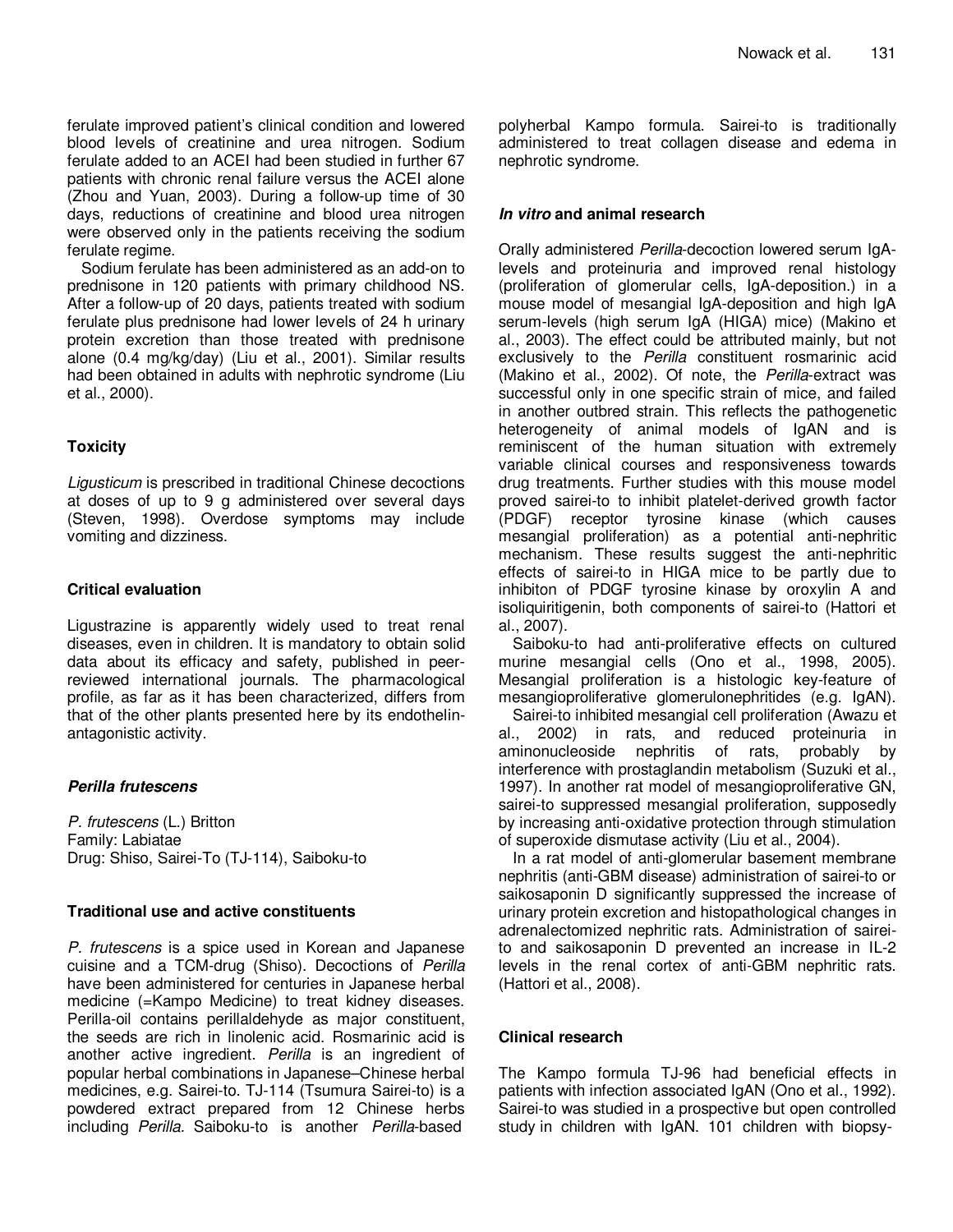proven IgAN had been assigned to receive either Saireito for 2 years or to receive no intervention. At the study end 46% of the herb-treated children had normal urinary findings (no proteinuria/hematuria) as compared to only 10% of the untreated children (Yoshikawa et al., 1997).

## **Toxicity**

Sairei-to had been reported as a cause of sterile cystitis in children. The clinical symptoms resolved after Sairei-to treatment had been withdrawn. Sairei-to-induced cystitis occurred mainly in children and developed 6 months or later after the treatment had been initiated. An allergic pathogenesis had been suggested as an eosinophilic cell infiltration found histopathologically. Altogether 9 cases have been described (Kano et al., 1997).

## **Critical evaluation**

Rather solid data suggest efficacy of Perilla in experimental models of IgAN. A single clinical trial also suggests an extraordinary success. However, childhood IgAN is rare, usually it is a condition called Schönlein-Henoch purpura which has a low tendency to become chronic. Spontaneous remissions may therefore have accounted for the very positive reported results.

## **Salvia miltiorrhiza**

S. miltiorrhiza Bunge Family: Lamiaceae Drug: Danshen-root (=the dried root of Salvia miltiorrhiza)

## **Traditional use and active constituents**

S. miltiorrhiza is native to China and Japan. Danshen is used for treatment of various diseases, e.g. coronary and cerebrovascular disease, sleep disorders, hepatitis, cirrhosis, chronic renal failure, dysmenorrhea, amenorrhea, carbuncles and ulcers. Danshen has been used in China for at least thirty years to treat chronic renal failure. The chief active constituent of danshen is magnesium lithospermate (Yokozawa, 1989).

## **In vitro research and animal experiments**

Lithospermate B and other constituents of Danshen root enhanced renal plasma flow and glomerular filtration rate in laboratory animals with renal failure. Rather weak evidence suggests that lithospermic acid B which has strong antioxidant activity ameliorates ischemia/reperfusion injury in rats, probably through

scavenging of ROS (Kang et al., 2004). A study designed to investigate the effect of danshen on ischemia/reperfusion injury after experimental kidney transplantation in rats by preconditioning the donor- and recipient rats before surgery significantly reduced the ischemia/reperfusion injury and improved graft function (Guan et al., 2009).

## **Clinical studies**

Peritoneal dialysis patients had been treated with salviainjections, and an improvement of residual renal creatinine-, urea- and uric acid- clearances had been reported (Xu, 1993).

In China, Salvia had also been administered since the 1980s to transplant patients for prevention and treatment of organ rejection. Pharmacological studies appeared to support this application (Zhuang et al., 1988). A review of its use in renal transplant patients was published recently (Zhang et al., 2004). Claimed benefits include improvement in nearly all blood parameters that monitor renal function, improved recovery from transplantation surgery, and protection of the transplant. These data have only been published online, and apparently not in an international journal. Of 81 renal allograft recipients the control group received methylprednisolone pulse and the treatment group methylprednisolone pulse plus salvia (treated group) for 14 days. Salvia had been administered parenterally (30 ml of salvia extract in 5% glucose saline (250 ml)). The authors reported improvement of all measured renal parameters (including serum-creatinine) in both groups, but superior results for the group receiving the regimes that included salvia. No data on the number and severity of transplant rejections treated and the diagnostic criteria for rejections had been provided. The authors nevertheless concluded that salvia could enhance the curative effect of methylprednisolone impulse in controlling acute vascular rejection.

## **Toxicity**

Like other Salvia species, e.g. Salvia divinorum, S. miltiorrhiza contains neurotoxic constituents. Overdose of danshen bad caused complex neurological danshen had caused complex neurological manifestations including convulsions, mental changes and dystonia syndromes (Wang and Yang, 2003).

## **Critical evaluation**

Interesting experimental data suggest a role of Salvia in prevention of allograft rejections, and the drug is apparently already administered for that purpose in humans. They are yet available data on its clinical use lack important details and are not sufficient to establish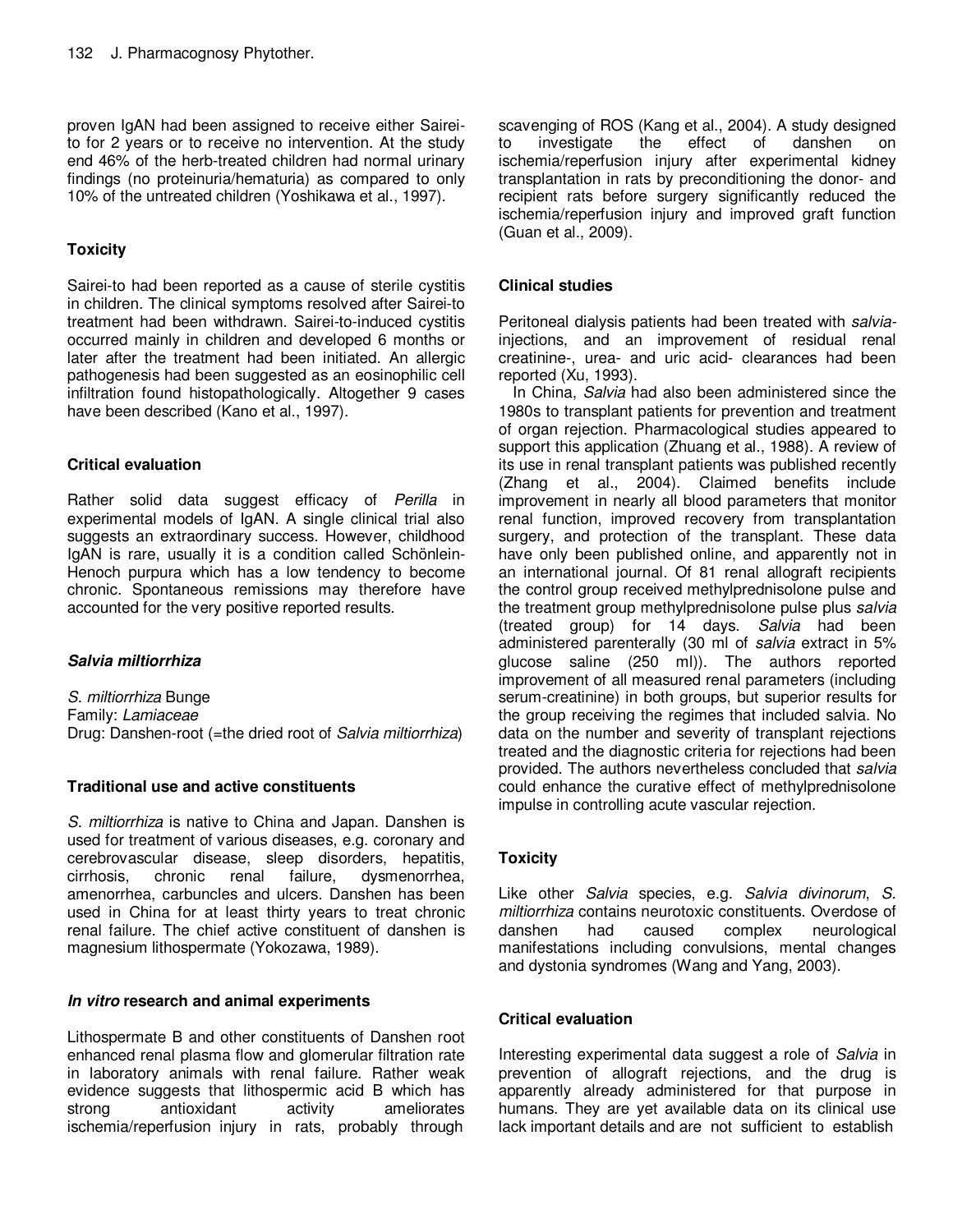this drugs use on a wider scale.

#### **Arctium lappa**

A. lappa L. Family: Compositae Drug: Fructus Arctii Lappae

#### **Traditional use and constituents**

Arctium is traditionally used to treat inflammatory diseases and dermatosis/furunculosis. Antimicrobial and antifungal properties have been demonstrated in vitro. Active constituents are Arctiin, Arctigenin and essential oils. Arctigenin appears to be the main bioactive constituent with anti-inflammatory activities, isolated from dried seeds of A. lappa.

### **In vitro and animal research**

Arctigenin suppressed lipopolysaccharide (LPS) stimulated NO production and secretion of proinflammatory cytokines including TNF-alpha and IL-6 by macrophages. It downregulated the expression of iNOS and thus the overproduction of NO, whereas the expression of COX-2 and COX-2 enzymatic activity were not affected by arctigenin. These findings may explain the anti-inflammatory action of arctigenin (Zhao et al., 2009).

Arctiin had been studied in an experimental model of MN (induced by cationic bovine serum albumin in rats) for its effect on histological parameters of renal injury and on the production of pro-inflammatory cytokines (Interleukin-6 (IL-6), tumor necrosis factor (TNF-alpha), nuclear factor-kappaB p65 (NF-kappaB) and enhanced superoxide dismutase (SOD) activity. Arctiin had an ameliorating effect on all parameters including histological damage. The latter could virtually be reversed by arctiin. The beneficial effect of arctiin on glomerulonephritis was considered to be due to suppression of NF-kappaB activation and nuclear translocation and the decreases in the levels of these pro-inflammatory cytokines, while SOD is involved in the inhibitory pathway of NF-kappaB activation (Wu et al., 2009).

## **Clinical research**

Currently, no clinical studies with Arctium are available.

## **Critical evaluation**

Promising results from animal experiments, yet too

preliminary to apply them in humans.

#### **CONCLUSIONS AND RECOMMENDATIONS FOR RESEARCH**

The investigational status of herbal products for renal diseases differs considerably, but is generally not advanced enough to advocate their application in patients with renal disease. This reservation extends also to those herbs that are currently used in China. The authors of this review regret this overall negative conclusion as several plant constituents have promising pharmacological profiles and could possibly evolve as innovative treatments of renal diseases, which are eagerly awaited by patients and nephrologists. This final paragraph deals with two general aspects of herbal research in renal diseases as the specific scientific evidence has already been discussed for each herb separately.

The randomized controlled trial (RCT) is the golden standard for the evaluation of any therapeutic principle. None of the herbal products discussed had been studied by RCT for its efficacy in renal disease, and it is unlikely that this will happen in the near future. Thus, as there is a demand for innovative treatments of renal diseases, even the second best category of clinical research cannot be discarded but should be scored for information. This is emphasised here as herbal treatment of renal diseases is a reality in China that should be taken advantage of to expand the scientific knowledge about these herbs.

The herbs in question have a long history of empiric symptom-oriented use in China, complemented in recent years by observations and studies in specific nosological entities, e.g. transplant rejections and glomerulonephritis. Observational studies with encouraging clinical responses towards herbs, e.g. remissions of nephrotic syndrome had been published, but inadequate design and documentation had cast doubt upon the validity of these findings. Improvement of the documentation of local herbal use for renal disease by meeting international scientific standards is a primary and attainable goal to reach. This encompasses a full and valid characterization of the administered herbal extract, a renal diagnosis based on internationally accepted histological classification, sufficient follow-up times of observation, assessment of efficacy by meaningful parameters as well as thorough monitoring of safety issues. The most valuable information will be obtained from cohorts of homogeneous histological entity rather than from case-mixes. Studies on dose-responserelationships of the herbal extracts should be encouraged to understand the potential therapeutic range. Studies fulfilling these basic quality criteria will be acknowledged by scientists worldwide and could be a starting point for the evolution of innovative treatments of renal diseases.

Toxicity aspects of the herbs need to be specifically addressed. There are obvious toxicity indices for all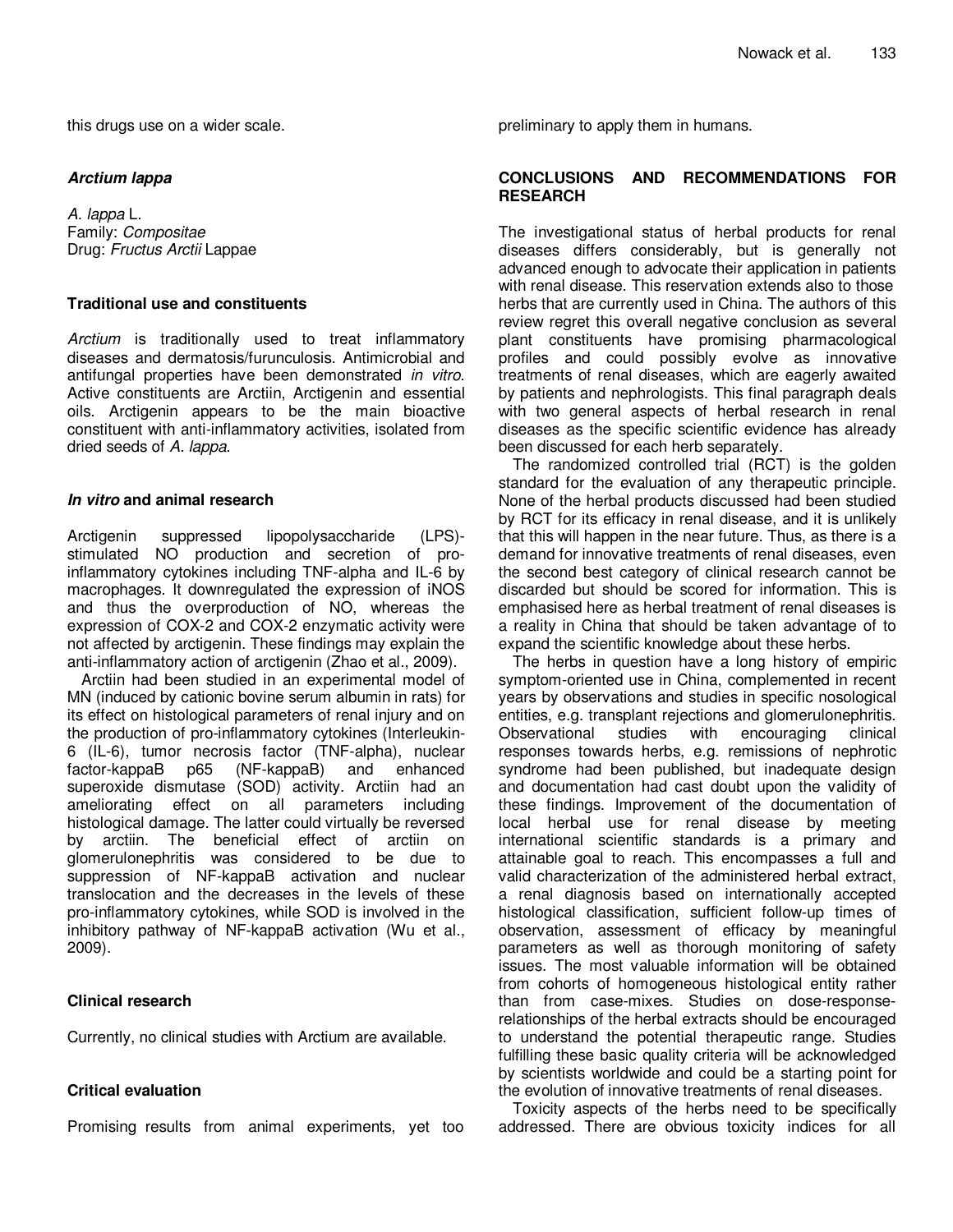plants included in this review. Herbs that modify the course of glomerulonephritis by affecting autoimmunity will compromise the immune competence of patients to fight infection and cancer. Overlooked toxicity even in herbs with a long traditional use is not exceptional as recent studies show (Wojcikowski et al., 2009).

Which is a promising screening strategy to finding herbs for renal diseases by ethnobotanic research and from herbal literature? Treatments of glomerulonephritides are more likely discovered among traditional herbal cures of rheumatism, arthritis and edema rather than among those for pelvic pain, dysuria or hematuria. The latter symptoms are closer linked to urinary infections and nephrolithiasis. Thus, asking for herbal cures of "painful urine discharge, burning sensation, inflammation and bleeding in the kidney, irritable condition of bladder, haemorrhage of kidney and removal of blocked urine and kidney stone" is neither sensitive nor specific to detect herbs against glomerulonephritis (Ballabh et al., 2008; Adams et al., 2009).

#### **REFERENCES**

- Adams M, Berset C, Kessler M, Hamburger M (2009). Medicinal herbs for the treatment of rheumatic disorders-A survey of European herbals from the 16th and 17th century. J. Ethnopharmacol., 121(3): 343-359.
- Ahmed MS, Hou SH, Battaglia MC, Picken MM, Leehey DJ (2007). Treatment of idiopathic membranous nephropathy with the herb Astragalus membranaceus. Am. J. Kidney Dis., 50(6): 1028-1032.
- Awazu M Fujita H, Omori S, Hida M (2002). The herbal medicine Saireito inhibits proliferation of rat mesangial cells. Nephron, 92(3): 652- 659.
- Babacan T, Onat AM, Pehlivan Y, Comez G, Karakök M (2010). Successful treatment of refractory adult still's disease and membranous glomerulonephritis with infliximab. Clin. Rheumatol., 29(4): 423-426.
- Ballabh B, Chaurasia OP, Ahmed Z, Singh SG (2008).Traditional medicinal plants of cold desert Ladakh-used against kidney and urinary disorders. J. Ethnopharmacol., 18(2): 331-339.
- Bao XH, Zhou ZL, Li L, Wu ZP, Yu P (2003). Observation of Astragalus injection combined with the angiotensin converting enzyme inhibitor (ACEI) on patients with nephrogenous albuminuria. Shi Yong Yi Yao Za Zhi, 19: 132-133.
- Basit J, Quigg RJ (2005). Treatment of glomerulonephritis: Will we ever have options other than steroids and cytotoxics? Kidney Int., 67: 1692-1703.
- Border WA, Okuda S, Languino LR, Sporn MB, Ruoslahti E (1990). Suppression of experimental glomerulonephritis by antiserum against transforming growth factor beta 1. Nature, 346: 371-374.
- Cai Q, Li XM, Wang HY (2001). Astragalus and Angelica protect the kidney against ischemia and reperfusion injury and accelerate recovery. Chin. Med. J., 114: 119-123.
- Chen J, Wu WH, Yu Y, Yi YH, Lin A, Lin RX (2000). The effect of Huangqi on renal ischemia reperfusion injury. Chin. J. Urol., 21: 211- 212.
- Chen QY (2001). The effect of Radix astragali in treating patients with proteinuria. Lishizhen Med. Materia. Medica. Res.,12: 1016-1017.
- Cibere J, Denz Z, Lin Y, Ou R (2003) A randomized double blind, placebo controlled trial of topical Tripterygium wilfordii in rheumatoid arthritis: reanalysis using logistic regression analysis. J. Rheumatol., 30(3): 465-467.
- Dai CS, Liu ZH, Chen HP, Zhou H, Wang JP, Li LS (2000). Combined treatment of triptolide and emodin inhibits the progression of anti-

GBM nephritis in rats. Chin. J. Nephrol. Dial. Transplant., 9: 117-123.

- Dikow R, Quentmeier P, Schwenger V, Waldherr R, Andrassy K, Ritz E, Zeier M (2009). Optimal blood pressure control versus additional immunosuppressive therapy in idiopathic membranous nephropathy a retrospective analysis.Clin. Nephrol., 72(5): 366-372.
- Ding W, Li JZ, Zou WZ, Wang HY (1998). Astragalus and Angelica reduce TGFB1 expression in nephrotic rats induced by puromycin aminonucleoside. Chin. J. Nephrol., 14: 229-232.
- Dong K, Li LS, Yang JW, Liu ZH, Wang JP, Bo Y (1993). Effect of Tripterygium wilfordii Hook F on acute renal rejection in rats. Chin. J. Nephrol. Dial. Transplant., 2: 369-373.
- Eitner F, Ackermann D, Hilgers RD, Floege J (2008). Supportive versus Immunosuppressive Therapy of Progressive IgA nephropathy (STOP) IgAN trial: rationale and study protocol. J. Nephrol., 21(3): 284-289.
- Gu WZ, Chen R, Brandwein S, McAlpine J, Burres N (1995). Isolation, purification, and characterization of immunosuppressive compounds from tripterygium: triptolide and tripdiolide. Int. J. Immunopharmacol., 17: 351-356.
- Guan X, Dei-Anane G, Bruns H, Chen J, Nickkholgh A, Liang R, Gross ML, Kern M, Ludwig J, Büchler MW, Schemmer P (2009). Danshen protects kidney grafts from ischemia/reperfusion injury after experimental transplantation.Transplant Int., 22(2): 232-241.
- Guo XH, Liu ZH, Dai CS, Li H, Liu D, Li LS (2001). Rhein inhibits renal tubular epithelial cell hypertrophy and extracellular matrix accumulation induced by transforming growth factor beta1. Acta Pharmacol. Sin., 22: 934-938.
- Hattori T, Nishimura H, Kase Y, Takeda S (2008). Saireito and saikosaponin D prevent urinary protein excretion via glucocorticoid receptor in adrenalectomized WKY rats with heterologous-phase anti-GBM nephritis. Nephron Physiol., 109(2): 19-27.
- Hattori T, Sadakane C, Koseki J, Kase Y, Takeda S (2007). Saireito probably prevents mesangial cell proliferation in HIGA mice via PDGF-BB tyrosine kinase inhibition. Clin. Exp. Nephrol., 11(4): 275- 282.
- Hong Y, Zhou W, Li K, Sacks SH (2002). Triptolide is a potent suppressant of C3, CD40 and B7 expression in activated human proximal tubular epithelial cells. Kidney Int., 62: 1291-1300.
- Hu WX, Tong Z, Yao XD, Chen HP, Fan XB, Liu ZH (1997). Double dosage of Tripterygium wilfordii Hook F in treating the nephritic syndrome: a prospective clinical trial. Chin. J. Nephrol. Dial. Transplant., 6: 210-214.
- Jang XF, Wu Y, Tang RY, Fang JP, Sun XH, Li JT (2003). Effect of Astragalus on expression of intercellular adhesive molecule-1 in renal ischemia reperfusion injury. Shanghai Med. J., 26(Suppl): 55-59.
- Ji SM, Wang QW, Yin G, Yang JW, Liu ZH, Li LS (1998). Clinical trial of Tripterygium wilfordii Hook F in human kidney transplantation. Chin. J. Nephrol. Dial. Transplant., 7: 415-420.
- Jia ZH, Liu ZH, Zheng JM, Zeng CH, Li LS (2007). Combined therapy of rhein and benazepril on the treatment of diabetic nephropathy in db/db mice. Exp. Clin. Endocinol. Diabetes 115(9): 571-576.
- Jiangbo Z, Xuying W, Yuping Z, Xili M, Yiwen Z, Tianbao Z (2009). Effect of astragaloside IV on the embryo-fetal development of Sprague-Dawley rats and New Zealand White rabbits. J. Appl. Toxicol., 29(5): 381-385.
- Kang DG, Oh H, Sohn EJ, Hur TY, Lee KC, Kim KJ, Kim TY, Lee HS (2004). Lithospermic acid B isolated from Salvia miltiorrhiza ameliorates ischemia/reperfusion-induced renal injury in rats. Life Sci., 75(15): 1801-1816.
- Kano K, Ito S, Ichimura T (1997). Saireito-induced cystitis in children: Two new cases and a review of the literature. Clin. Exp. Nephrol., 1: 142-145.
- Kupchan SM, Court WA, Dailey RG Jr, Gilmore CJ, Bryan RF (1972). Triptolide and tripdiolide, novel antileukemic diterpenoid triepoxides from Tripterygium wilfordii. J. Am. Chem. Soc., 94: 7194-7195.
- Leuenroth SJ, Okuhara D, Shotwell JD, Markowitz GS, Yu Z, Somlo S, Crews CM (2007).Triptolide is a traditional Chinese medicine-derived inhibitor of polycystic kidney disease. Proc. Natl. Acad. Sci. USA Mar 13; 104(11): 4389-4394.
- Li H, Liu ZH, Dai CS, Liu D, Li LS (2002). Triptolide inhibits proinflammatory factor-induced over-expression of class MHC and B7 molecules in renal tubular epithelial cells. Acta Pharmacol. Sin.,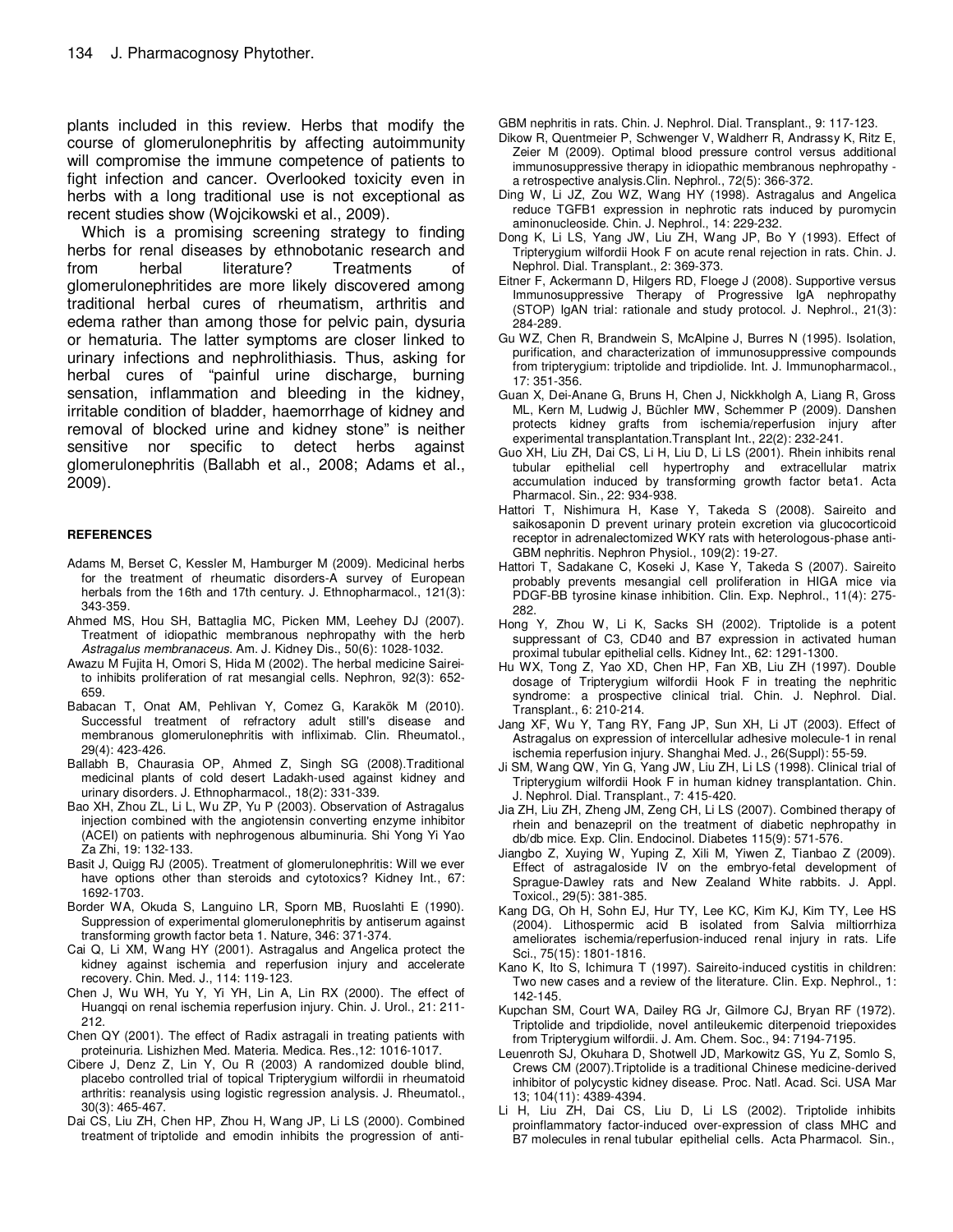23: 775-781.

- Li L, Tao XC, Yang GM, Luo WD (2001). Regulation effect of sodium ferulate on endothelial dysfunction in renal failure patient. Zhongguo Zhong Xi Yi Jie He Shen Bing Za Zhi, 2: 236-237.
- Li LS (1996a). Rheum officinale: a new lead in preventing progression of chronic renal failure. Chin. Med. J. (Engl), 109: 35-37.
- Li LS (1996b). Rhubarb in preventing progression of chronic renal disease. Nephrol., 2(Suppl): S146-S151.
- Lin N, Liu C, Xiao C, Jia H, Imada K, Wu H, Ito A (2007). Triptolide, a diterpenoid triepoxide, suppresses inflammation and cartilage destruction in collagen-induced arthritis mice. Biochem. Pharmacol., 73(1): 136-146.

Lin N, Sato T, Ito A (2001). Triptolide, a novel diterpenoid triepoxide

- from Tripterygium wilfordii Hook. f. suppresses the production and gene expression of pro-matrix metalloproteinases 1 and 3 and augments those of tissue inhibitors of metalloproteinases 1 and 2 in human synovial fibroblasts. Arthritis Rheum., 44(9): 2193-2200.
- Liu CF, Lin MH, Lin CC, Chang HW, Lin SC. (2002a) Protective effect of tetramethylpyrazine on absolute ethanol-induced renal toxicity in mice. J. Biomed. Sci., 9(4): 299-302.
- Liu N, Makino T, Honda G, Muso E, Kita T, Ono T (2004). Suppressive effects of Sairei-to on mesangial proliferation in a rat model of glomerulonephritis. Clin. Exp. Nephrol., 8(3): 216-222.
- Liu SF, Yang FY, Zheng SM (2001). Therapeutic efficacy of sodium ferulate in treating 60 patients with primary nephrotic syndrome. J. Appl. Clin. Ped., 16: 326-327.
- Liu SJ, Gu Y, Liu SJ, Xin J, Yang HC, Zhu WY (2002b). Renoprotective effects of piperazine ferulate on rats nephritic syndrome. Zhongguo Zhong Xi Yi Jie He Shen Bing Za Zhi, 3: 383-386.
- Liu SJ, Gu Yong, Liu SJ (2002c). Nephroprotective effects of piperazine ferulate on rat remnant kidney. Zhongguo Zhong Xi Yi Jie He Shen Bing Za Zhi, 3: 256-259.
- Liu ZH, Li LS, Hu WX, Zhou H (1996). Effect of emodin on c-myc protooncogen expression in cultured rat mesangial cells. Acta Pharmacol. Sin., 17: 61-64.
- Liu ZS, Yuan GY, Du SW, Chen X (2000). Short-term observation of piperazine ferulate in the treatment of primary nephrotic syndrome. Hunan Med. J., 17: 153-154.
- Lue Y, Sinha Hikim AP, Wang C (1998). Triptolide: a potential male contraceptive. J. Androl., 19(4): 479-486.
- Ma PC, Lu XY, Yang JJ, Zheng QT (1991). 16-Hydroxytriptolide, a new active diterpene isolated from Tripterygium wilford II. Yao Xue Xue Bao, 26: 759-763.
- Mak DH, Schober WD, Chen W, Konopleva M, Cortes J, Kantarijan HM, Andreef M, Carter BZ (2009). Triptolide induces cell death independent of cellular responses to imatinib in blast crisis chronic myelogenous leukemia cells including quiescent CD34+ primitive progenitor cells. Mol. Cancer Ther., 8(9): 2509-2516.
- Makino T, Ono T, Liu N, Nakamura T, Muso E, Honda G (2002). Suppressive effects of rosmarinic acid on mesangioproliferative glomerulonephritis in rats. Nephron, 92(4): 898-904.
- Makino T, Ono T, Matsuyama K, Nogaki F, Miyawaki S, Honda G, Muso E (2003). Suppressive effects of Perilla frutescens on IgA nephropathy in HIGA mice. Nephrol. Dial. Transplant., 18(3): 484- 490.
- Matta R, Wang X, Ge H, Ray W, Nelin LD, Liu Y (2009). Triptolide induces anti-inflammatory cellular responses. Am. J. Transl. Res., 1(3): 267-282.
- Min Y, Yu L, Yi L (2003). Effect of a mixture of Astragalus membranaecus and Angelica sinensis on rats with renal tubulointerstitial fibrosis. J. Gui Yang Med. Coll., 28: 134-136.
- Ono T, Kanatsu K, Sekita K (1992). Effect of long-term administration of TJ-96 in IgA-nephropathy, relationship with upper respiratory infection. Int. Symp. IgA Nephropathy, 25: T08.
- Ono T, Liu N, Makino T, Nogaki F, Muso E, Honda G, Kita T (2005). Suppressive mechanisms of Sairei-to on mesangial matrix expansion in rat mesangioproliferative glomerulonephritis. Nephron Exp. Nephrol., 100(3): 132-142.
- Ono T, Yashiro M, Oyama A, Yoshida H, Muso E, Sasayama S (1998). Inhibitory effect of the herbal medicine Saiboku-to on the proliferation of cultured murine mesangial cells. Nephrol., 4: 367-372.
- Polanco N, Gutiérrez E, (2010). Spontaneous Remission of
- Nephrotic Syndrome in Idiopathic Membranous Nephropathy. J. Am. Soc. Nephrol., 21(4): 697-704
- Ponticelli C, Zucchelli P, Passerini P, Cesana B, Locatelli F, Pasquali S, Sasdelli M, Redaelli B, Grassi C, Pozzi C (1995). A 10-year follow-up of a randomized study with methylprednisolone and chlorambucil in membranous nephropathy. Kidney Int., 48(5): 1600-1604.
- Qin WZ, Liu CH. Yang SM (1981). Tripterygium wilfordii Hook F in systemic lupus erythematosus. Clin. Med. J., 94: 827-830.
- Ren DS, Tao YF, Feng WH (2001). Effect of Ligusticum on blood endothelial level and renal function in renal failure patients. Zhongguo Zhong Xi Yi Jie He Shen Bing Za Zhi, 2: 234-235.
- Rong S, Hu WX, Liu ZH, Tang Z, Li LS (1998). A new regimen of Tripterygium wilfordii Hook F in treating primary mesangial, pp. 409- 414.
- Shi JF, Zhu HW, Zhang C, Bian F, Shan JP, Lu Wl (2002). Therapeutic effect of Astragalus on patients with chronic glomerulonephritis. Acta University Medicinalis Secondae Shanghai, 22: 245-248.
- Shi P, Lin WM, Fu ZG (2003). Clinical research of Radix astragali injection on nephrotic syndrome. Zhong Guo Xin Yi Xue, 2: 30-31.
- Song J, Meng L, Li S, Qu L, Li X (2009). A combination of Chinese herbs, Astragalus membranaceus var. mongholicus and Angelica sinensis, improved renal microvascular insufficiency in 5/6 nephrectomized rats. Vascul. Pharmacol., 50(5-6): 185-193.
- Steven S (1998). Chinese herbs: a clinical review of Astragalus, ligusticum, and Schizandrae. Altern. Med. Rev., 3: 338-344.
- Su L, Chen XJ, Hu JD, Zhou SG, Mao JC (2000). Comparisons between different doses of Astragalus membranaceus and Salvia miltiorrhiza in rats proteinuria. Chin. J. New Drugs Clin. Rem., 19: 205-208.
- Sun LJ, Li YJ, Shi JS, Wang X, Wang X (2002). Protective effects of ligustrazine on ischemia reperfusion injury in rat kidneys. Microsurg., 22: 343-346.
- Suzuki J, Watanabe K, Kobayashi T, Yoshida K, Watanabe Y, Kumada K, Suzuki S, Kume K, Suzuki H (1997). Effect of Sairei-to on prostaglandin E2-induced phosphatidylinositol breakdown in aminonucleoside nephrotic rat. Nephron, 75(2): 208-212.
- Tang X (2003). Effect of ligustrazine on proliferative glomerulonephritis. Chinese Herbal Drugs, 26(8): 611-612.
- Tao X, Fan F, Hoffmann V, Gao CY, Longo NS, Zerfas P, Lipsky PE (2008). Effective therapy for nephritis in (NZB x NZW)F1 mice with triptolide and tripdiolide, the principal active components of the Chinese herbal remedy Tripterygium wilfordii Hook F. Arthritis Rheum., 58(6): 1774-1783
- Tao X, Schulze-Koops H, Ma L, Cai J, Mao Y, Lipsky PE (1998). Effects of Tripterygium wilfordii Hook F extracts on induction of cyclooxygenase 2 activity and prostaglandin E2 production.Arthritis Rheum., 41(1): 130-138.
- Wang F, Liu M, Yang LC, Wang JY, Cai Q, Lu M (1999). Caffeic acid, ferulic acid: a new kind of non-peptide endothelin antagonist. Chin. J. Clin. Pharmacol. Ther., 4: 85-92.
- Wang H, Li J, Yu L, Zhao Y, Ding W (2004). Antifibrotic effect of the Chinese herbs, Astragalus mongholicus and Angelica sinensis, in a rat model of chronic puromycin aminonucleoside nephrosis. Life Sci., 74(13): 1645-1658.
- Wang HY, Li JZ, Pan JS, Zou WZ, Li XM, Zhang YK (2002a). The effect of Astragalus and Angelica on nephrotic syndrome and its mechanisms of action. J. Peking Univ. Health Sci., 34: 542-552.
- Wang QW, Li LS, Zhang JH, Yu YS (1991). Clinical study of triptolide in the treatment of IgA nephropathy. Jiangsu Med. Drug, 17: 7-10.
- Wang SF, Ou Ying JP, Zhang JF, Qi YM, Wang GH (2003). Effect of sodium ferulate and TNF on the expression of NOS in HUVEC (ECV304 ). Chin. J. Microcirculation, 13: 28-30.
- Wang XP, Yang RM (2003). Movement disorders possibly induced by traditional chinese herbs. Eur. Neurol., 50(3): 153-159.
- Wang YP, Li XY, Song CQ, Hu ZB (2002b). Effect of astragaloside IV on T, B lymphocyte proliferation and peritoneal macrophage function in mice. Acta Pharmacol. Sin., 23: 263-266.
- Wojcikowski K, Wohlmuth H, Johnson DW, Gobe G (2010). Effect of Astragalus membranaceus and Angelica sinensis combined with Enalapril in rats with obstructive uropathy. Phytother. Res., 24(6): 875-884.
- Wojcikowski K, Wohlmuth H, Johnson DW, Rolfe M, Gobe G (2009). An